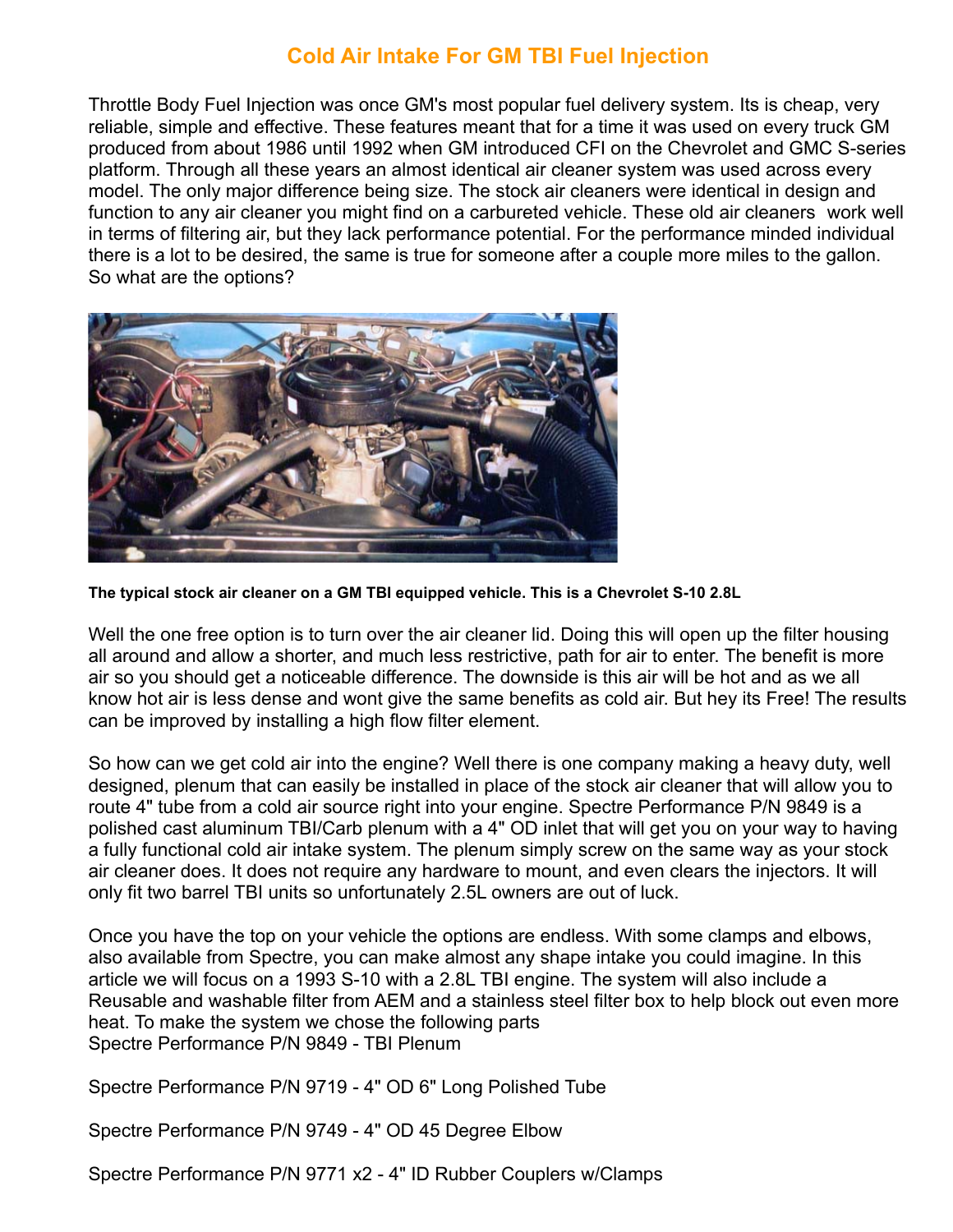

## **Here is the Spectre Performance 9849 TBI Plenum. This is the polished version, it is also available in powder coated black, blue or red.**

The first step is to remove the stock air cleaner system. You will need to remove and plug the vacuum line going to the air cleaner. You will also need to remove the breather tube and install a breather filter. And lastly the MAP sensor will have to be removed from the Air Cleaner housing (does not apply to all applications) and secured in a safe place. Extension of the MAP vacuum hose may be necessary. Once done you can begin installing the air cleanser system. If you do a rough assembly on the ground you can drop the entire thing on as one piece and just adjust the angles, or you can install the plenum first and plug the pieces in. The air cleaner will sit in the front driver side corner of the engine bay. If you are not going to install some type of filter box you can use Specter Performance P/N 9702 filter support bracket which will keep your system supported at the filter end. It can be secured to the rad support or fender. If you decide to make a filter box you may be forced to remove the vacuum reservoir, this is a suitable tradeoff unless you have a 4WD vehicle. Without the reservoir the front axle can disengage without warning in low vacuum situations like wide open throttle or heavy engine load.

That's it your cold air intake is done. Remember to keep your filter clean and oil it if required.



**Here is the cold air intake unit installed on a 1993 S-10 with a 2.8L. Any S-10 with a 4.3L would be an almost identical install and can use the same parts.**